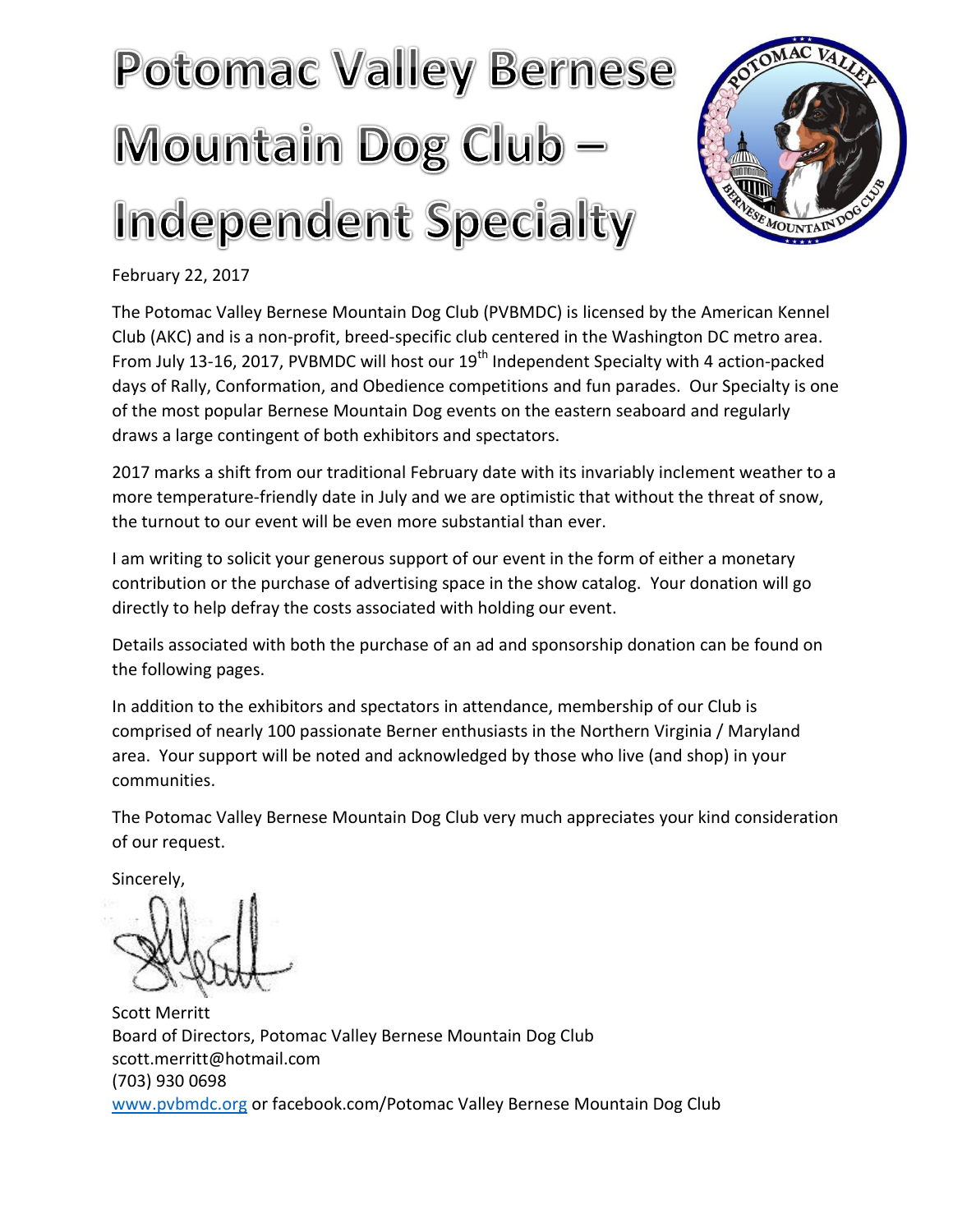| <b>CATALOG ADS</b><br>Advertising or logo space can be purchased for:<br>Full Page $(4 \times x 7 3/8)$ : \$100<br>Inside Cover: \$120 (Full Page Ad ONLY)<br>Half Page (4 $\frac{1}{2}$ x 3 5/8): \$60<br>Quarter Page (4 1/2 x 1 7/8): \$40                                                                                                                                                                                                                                                     |         | OMAC VALLE<br>41/2"                    |  |  |  |  |
|---------------------------------------------------------------------------------------------------------------------------------------------------------------------------------------------------------------------------------------------------------------------------------------------------------------------------------------------------------------------------------------------------------------------------------------------------------------------------------------------------|---------|----------------------------------------|--|--|--|--|
| <b>IMPORTANT NOTICE:</b><br>All catalog printing is done offset.                                                                                                                                                                                                                                                                                                                                                                                                                                  |         |                                        |  |  |  |  |
| Unless an ad is camera-ready, composition will be<br>made at the printer's discretion.<br>Any ad less than one quarter page will be made<br>and billed as a quarter page.<br>Reproductions from show catalogs, telephone<br>books, business cards, etc. result in POOR<br>QUALITY and are not guaranteed.<br>Print or type all ad copy to avoid typographical<br>errors.<br>AD LAYOUT AND PAYMENT<br><b>MUST BE RECEIVED BY</b><br><b>10 MAY 2017</b><br>Make checks payable to:<br><b>PVBMDC</b> | $3/8$ " | $5/8$ "<br>3<br>7/8"<br>$\overline{ }$ |  |  |  |  |
| NAME: NAME:                                                                                                                                                                                                                                                                                                                                                                                                                                                                                       |         |                                        |  |  |  |  |
| CONTACT PHONE: ___________________________________                                                                                                                                                                                                                                                                                                                                                                                                                                                |         |                                        |  |  |  |  |
|                                                                                                                                                                                                                                                                                                                                                                                                                                                                                                   |         |                                        |  |  |  |  |
| AD SIZE: ___ Premium (\$120) __ Full Page (\$100) __ Half Page (\$60) __ Quarter Page (\$40)                                                                                                                                                                                                                                                                                                                                                                                                      |         |                                        |  |  |  |  |
| AMOUNT ENCLOSED: ___________________                                                                                                                                                                                                                                                                                                                                                                                                                                                              |         |                                        |  |  |  |  |
| Submit completed form and ad design to: scott.merritt@hotmail.com<br>Mail checks to: 22825 Highcrest Circle, Ashburn, VA 20148                                                                                                                                                                                                                                                                                                                                                                    |         |                                        |  |  |  |  |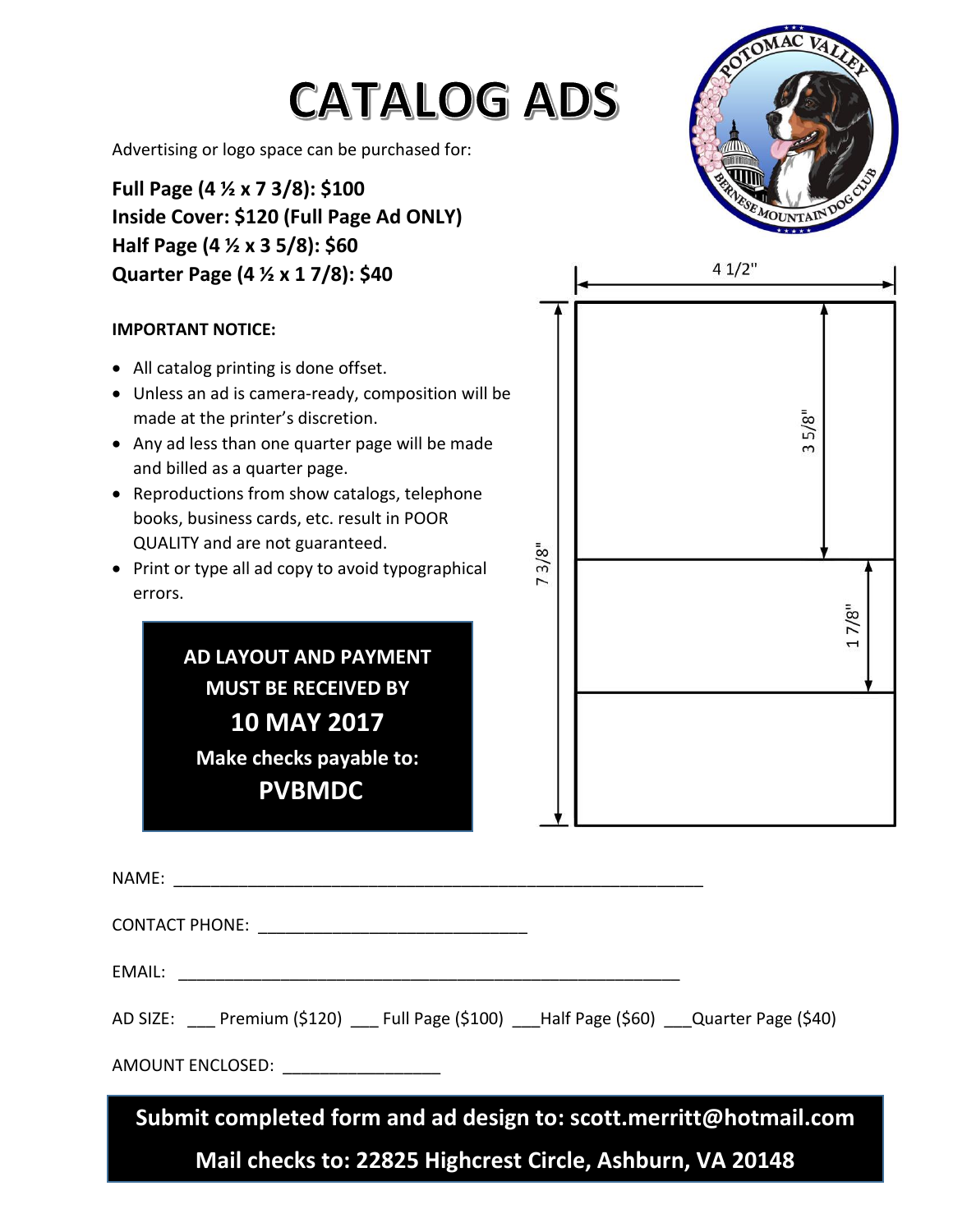## **DONATION FORM**



If you chose to show your support in the form of a donation, our sponsorship is divided into 4 tiers:

**Diamond: \$200 or greater**

**Platinum - \$100 - \$199**

**Gold - \$50 - \$99**

**Silver – up to \$49 (minimum donation \$25)**

**ALL DONATIONS MUST BE RECEIVED BY 10 MAY 2017 Make checks payable to: PVBMDC**

|                                                                                       | <b>SILVER</b> | GOLD | PLATINUM | DIANOND |
|---------------------------------------------------------------------------------------|---------------|------|----------|---------|
| Acknowledgement<br>in Catalog                                                         |               |      |          |         |
| <b>Inclusion of Your</b><br>Logo or Graphic on<br><b>Separate Page of</b><br>"Thanks' |               |      |          |         |
| <b>Free</b><br><b>Quarter Page</b><br>$Ad *$                                          |               |      |          |         |
| <b>Free</b><br><b>Half Page</b><br>Ad *                                               |               |      |          |         |

\* Complete and submit Ad Form along with this page

NAME: \_\_\_\_\_\_\_\_\_\_\_\_\_\_\_\_\_\_\_\_\_\_\_\_\_\_\_\_\_\_\_\_\_\_\_\_\_\_\_\_\_\_\_\_\_\_\_\_\_\_\_\_\_\_\_\_\_

CONTACT PHONE: \_\_\_\_\_\_\_\_\_\_\_\_\_\_\_\_\_\_\_\_\_\_\_\_\_\_\_\_\_

EMAIL: \_\_\_\_\_\_\_\_\_\_\_\_\_\_\_\_\_\_\_\_\_\_\_\_\_\_\_\_\_\_\_\_\_\_\_\_\_\_\_\_\_\_\_\_\_\_\_\_\_\_\_\_\_\_

AMOUNT ENCLOSED: \_\_\_\_\_\_\_\_\_\_\_\_\_\_\_\_\_

**Submit completed form and any graphics to: scott.merritt@hotmail.com**

**Mail checks to: 22825 Highcrest Circle, Ashburn, VA 20148**